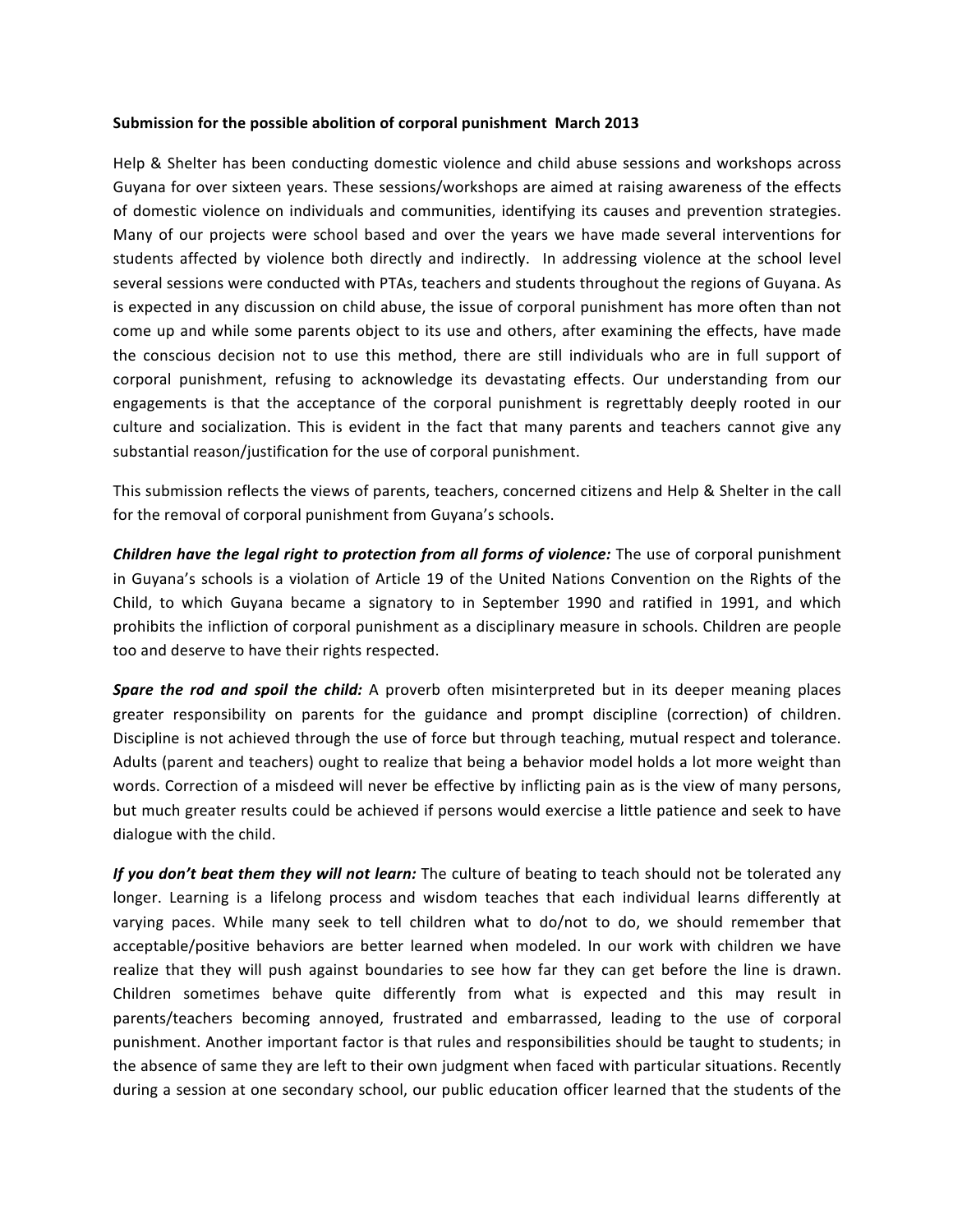grade 9 class I was engaging had no idea of the school rules; they claimed they were never informed about them. From his own observations, there were no postings of the rules anywhere in the school environs. Also, if the saying is true that "children live what they learn", is the acceptance of violence/inflicting of pain on others as right what we want them to learn?

*I* got licks and it made me a better person: So often used by persons who endorse the use of corporal punishment. This seems to suggest that only through pain are we made better, and the notion "love hurts" is believed by both young and old. Whenever people inflict pain on others it is usually for their pleasure rather than the profit of the individual. No one can say how they would have turned out if they had not been beaten. Too prove that licks made you better, one would have had been determine to lead a life of wrongdoing, something that we don't think any child sets out to do. In our opinion, persons who subscribe to this notion do so only to justify/convince themselves that "beating" is right and those who claim to be disciplined as a result of corporal punishment have been socialized to confuse discipline with punishment.

**Corporal punishment and its correlation to violence:** Corporal punishment is often used when teachers are angry or frustrated by the behavior of students; usually verbalized as "I fed up talking to you". The argument can be made that corporal punishment is more of an outlet for angry adults rather than a method of correcting children. Similar actions are perpetrated by parents, domestic violence abusers, law enforcement officers, etc. (who often face no disciplinary actions), who use their [perceived] power and authority to exert control over others by the use of physical force/violence when the individual does not confirm to their ideologies under the disguise of correction/discipline. Reports of this nature are received by Help & Shelter on a daily basis. This sends the decisive message that if I'm in a position of authority or power and I'm angered by the behavior of someone then I'm justified in inflicting physical pain/hurting that individual. While we acknowledge that those in authority should be respected, corporal punishment does not achieve this; respect has to be earned by giving it and every citizen, every man, woman and child, has this right. Respect is never obtained through the use of fear and intimidation.

**Corporal punishment and the school environment**: It is no secret that violence in all forms is on the increase in Guyana's schools, in some instances in ways that were previously unheard of. Many persons attribute this to the absence of corporal punishment, but this is far from the case, as this is still permitted in schools. Remember that violence begets violence. Shall we further complicate an already hostile environment by endorsing the use of corporal punishment? Attention should be given to the concerns of teachers and students in making schools more learning friendly; many teachers and students alike are working under sometimes extremely stressful conditions – overcrowded classrooms, lack of learning resources and the visible lack of male teachers and school counselors are just a few areas highlighted by teachers.

**Corporal punishment and the responsibility of parents:** Children who witness violence or are victims of violence in their homes often act out similar behaviors in school. Parents need to support the call for the removal of corporal punishment from schools while acknowledging their own contributions to this practice. They have to realize that their children are looking to them to model positive behaviors and